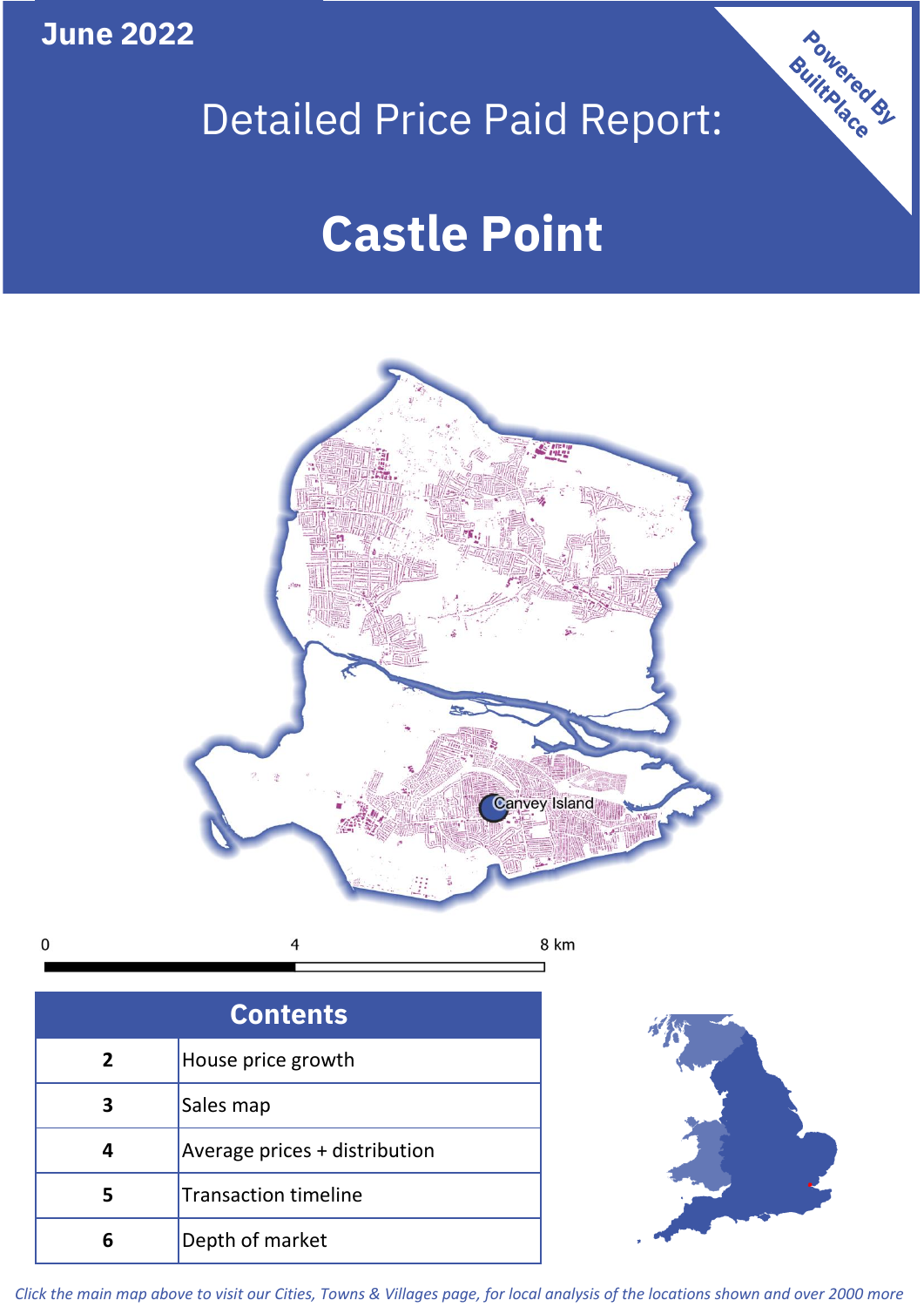### **Headline Data**

|                     | <b>Current level</b> | 3 month  | <b>Annual</b> | 5 year  | 10 year |
|---------------------|----------------------|----------|---------------|---------|---------|
| <b>House prices</b> | £373,610             | 2.9%     | 13.9%         | 28.6%   | 94.6%   |
| <b>Transactions</b> | 1,488                | $-14.7%$ | 12.1%         | $-1.1%$ | 51.2%   |

## **House Price Growth (April 2022 data)**

#### *Annual Change in House Prices*



House prices in Castle Point grew by 13.9% in the 12 months to April 2022 (based on 3-month smoothed data). By comparison national house prices grew by 10.7% and prices in the East of England grew by 11.6% over the same period.

Castle Point house prices are now 74.8% above their previous peak in 2007, compared to +64.9% for the East of England and +52.9% across England.



#### *Year-To-Date Change in House Prices, December to April*

Local prices have grown by 2.9% in 2022 so far, compared to growth of 2.3% over the same period last year.

#### *Source: OS OpenData; UK House Price Index (Contains HM Land Registry data © Crown copyright)*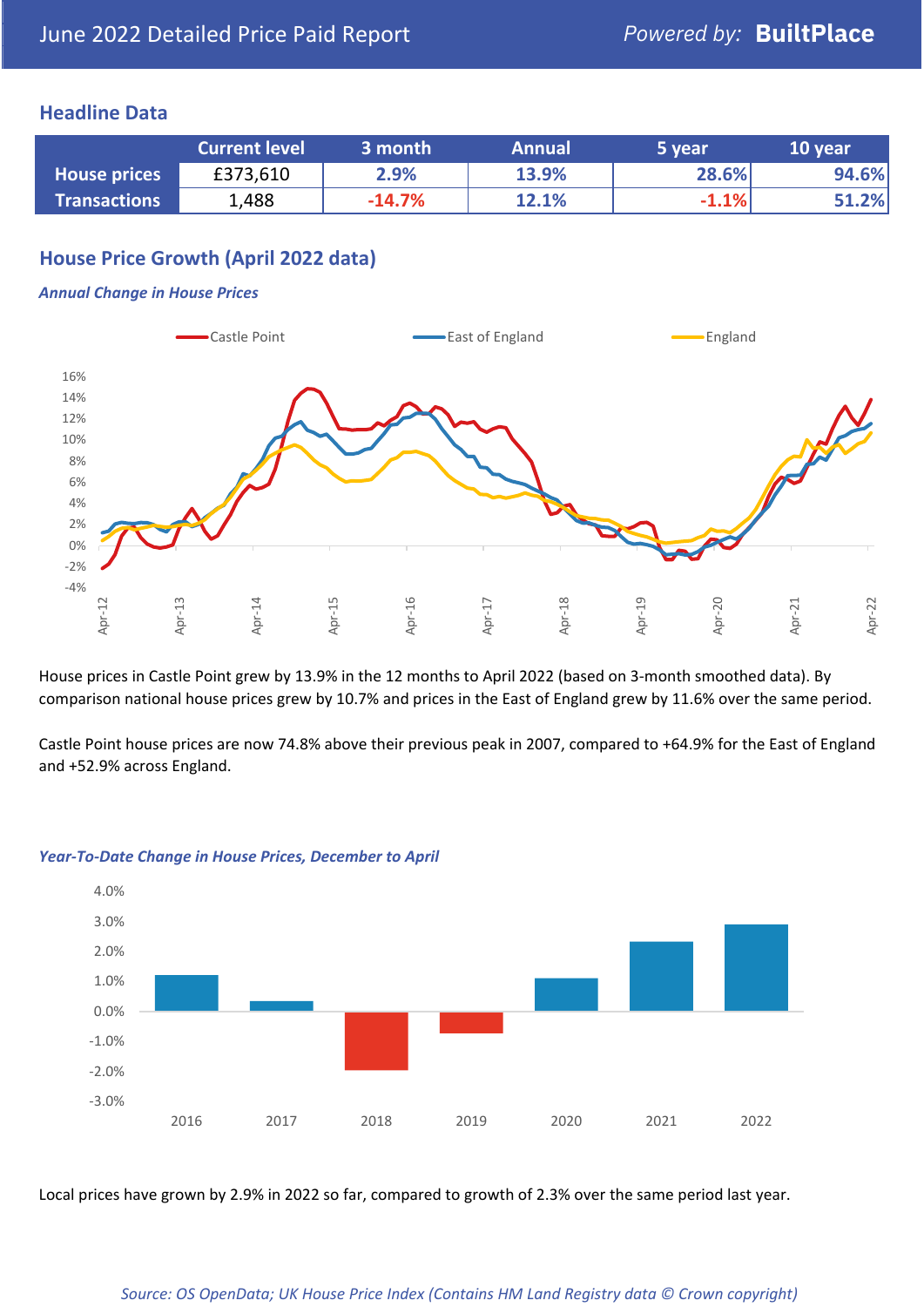# **House Price Map**

*12 months to April 2022*



*Each point is one postcode, coloured by the average value relative to all sales in this local authority (price bands are LA-specific quintiles).*

# **Map Key**

| Min      | <b>Max</b> |                            |
|----------|------------|----------------------------|
| Up to    | £257,000   | 1st quintile / lowest 20%  |
| £257,000 | £310,000   | 2nd quintile               |
| £310,000 | £358,000   | 3rd quintile               |
| £358,000 | £447,000   | 4th quintile               |
| £447,000 | and over   | 5th quintile / highest 20% |

*Source: OS OpenData; UK House Price Index (Contains HM Land Registry data © Crown copyright)*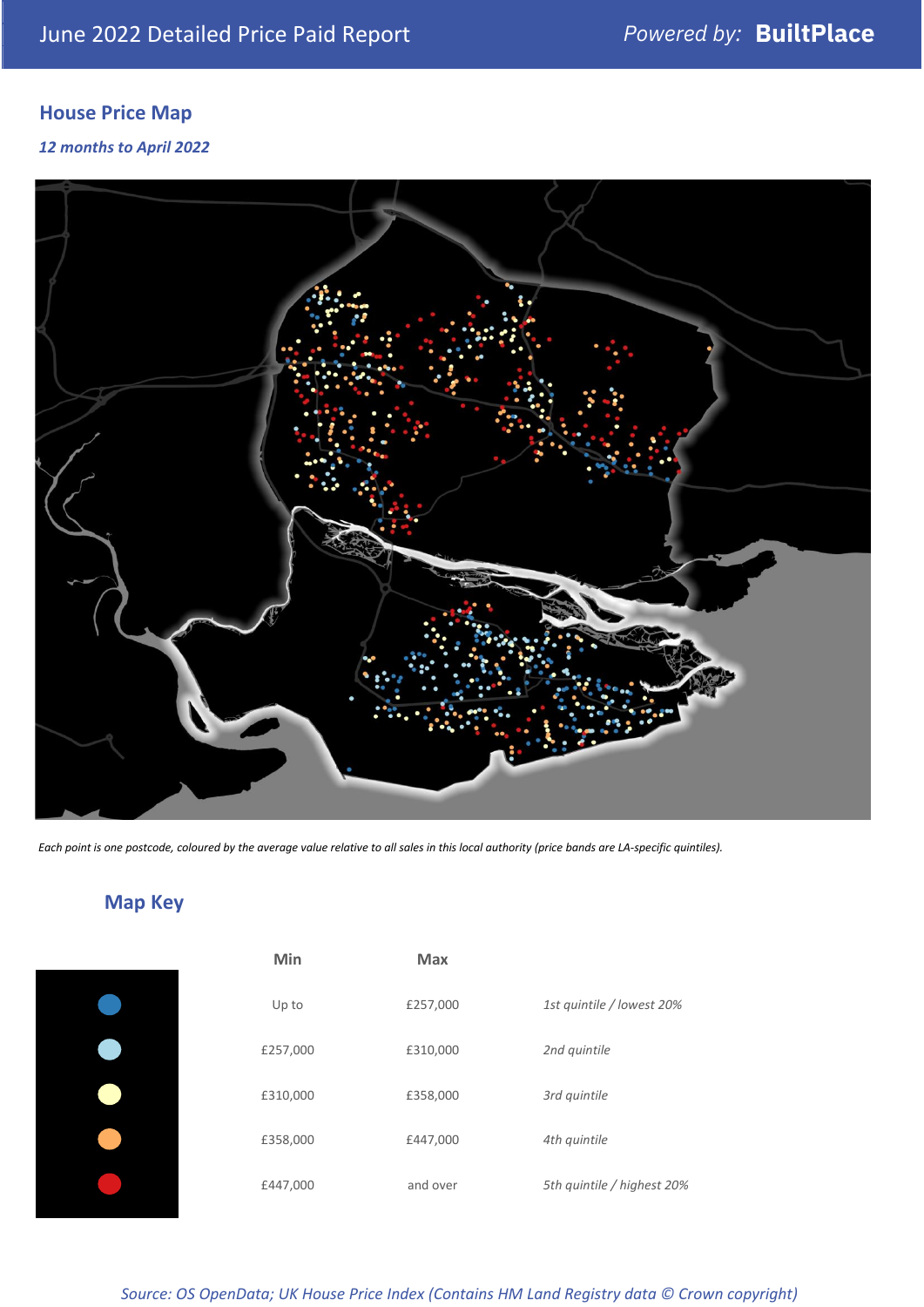## **Average House Price by Property Type**

#### *12 months to April 2022*



|                 | <b>New</b>           | <b>Second hand</b> |  |  |
|-----------------|----------------------|--------------------|--|--|
| <b>Flat</b>     | No recorded<br>sales | £211,144           |  |  |
| <b>Terraced</b> | No recorded<br>sales | £294,374           |  |  |
| Semi-detached   | No recorded<br>sales | £343,772           |  |  |
| <b>Detached</b> | £700,000             | £444,363           |  |  |

## **House Price Distribution by Year**

*All properties, by price band and calendar year (2020 = year to date)*

|                    | 1997 | 2002 | 2007 | 2012 | 2017 | 2019 | 2020 |
|--------------------|------|------|------|------|------|------|------|
| <b>Under £100k</b> | 87%  | 27%  | 1%   | 3%   | 0%   | 0%   | 0%   |
| £100-200k          | 13%  | 62%  | 49%  | 54%  | 13%  | 6%   | 5%   |
| E200-300k          | 0%   | 10%  | 39%  | 33%  | 43%  | 32%  | 32%  |
| £300-400k          | 0%   | 1%   | 7%   | 7%   | 26%  | 35%  | 30%  |
| £400-500k          | 0%   | 1%   | 2%   | 2%   | 10%  | 15%  | 19%  |
| <b>£500k-1m</b>    | 0%   | 0%   | 1%   | 1%   | 7%   | 11%  | 14%  |
| £1-2m              | 0%   | 0%   | 0%   | 0%   | 0%   | 1%   | 1%   |
| <b>Over £2m</b>    | 0%   | 0%   | 0%   | 0%   | 0%   | 0%   | 0%   |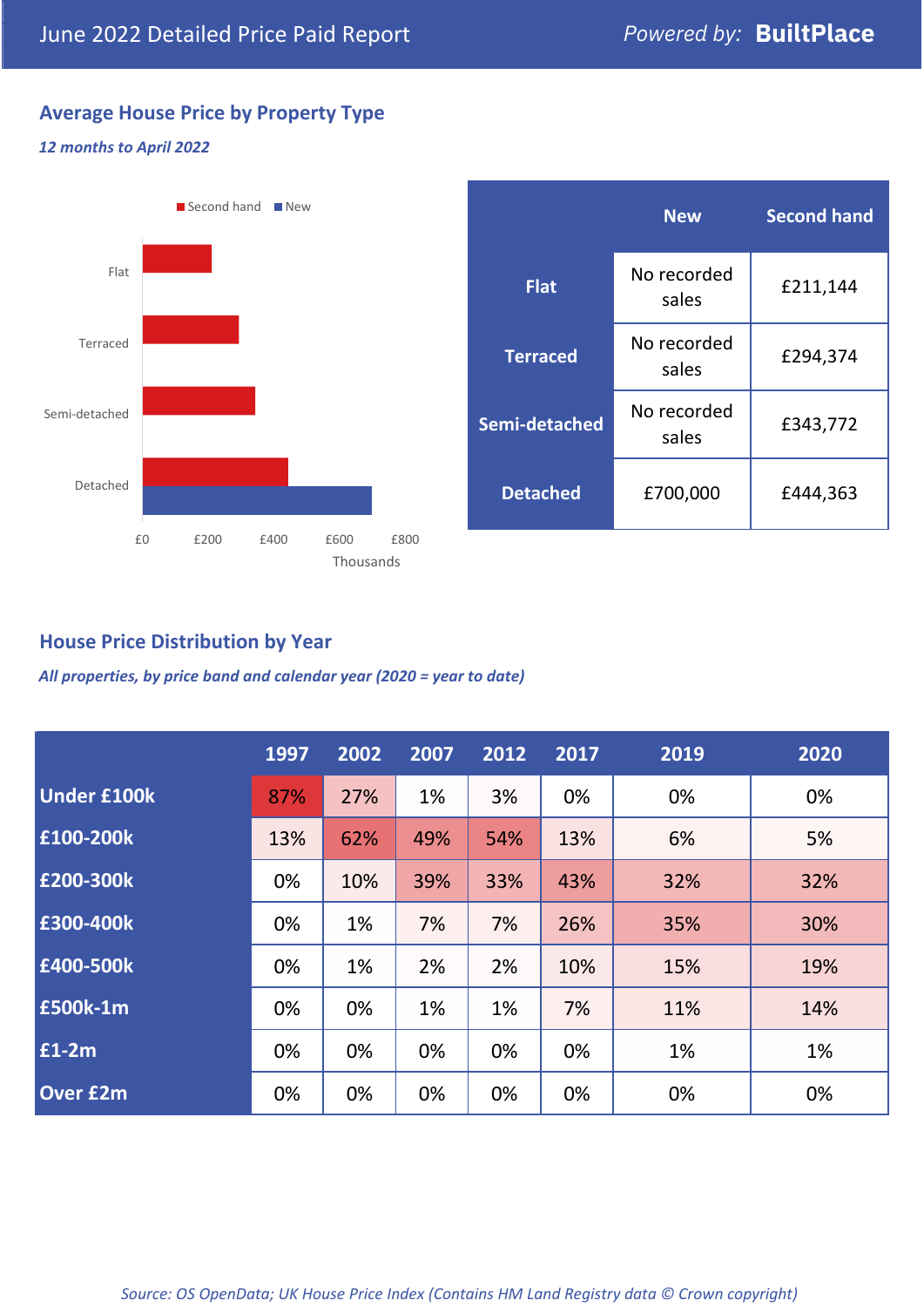## **Transactions (February 2022 data)**

*Annual Transactions, Indexed (2001-05 average = 100)*



There were 1,488 transactions in Castle Point during the 12 months to February 2022. This is 75% of the average from 2001-05 and suggests activity is below pre-downturn levels.

Transactions in Castle Point have fallen by 8.0% since 2014, compared to changes of -11.5% for East of England and -7.7% for England.



#### *Cash and New Build Sales as % of Total, by Year*

*Note: The data on this page EXCLUDES transactions identified as transfers under a power of sale/repossessions, buy-to-lets (where they can be identified by a mortgage), and transfers to non-private individuals - i.e. it comprises only Land Registry 'A' data.*